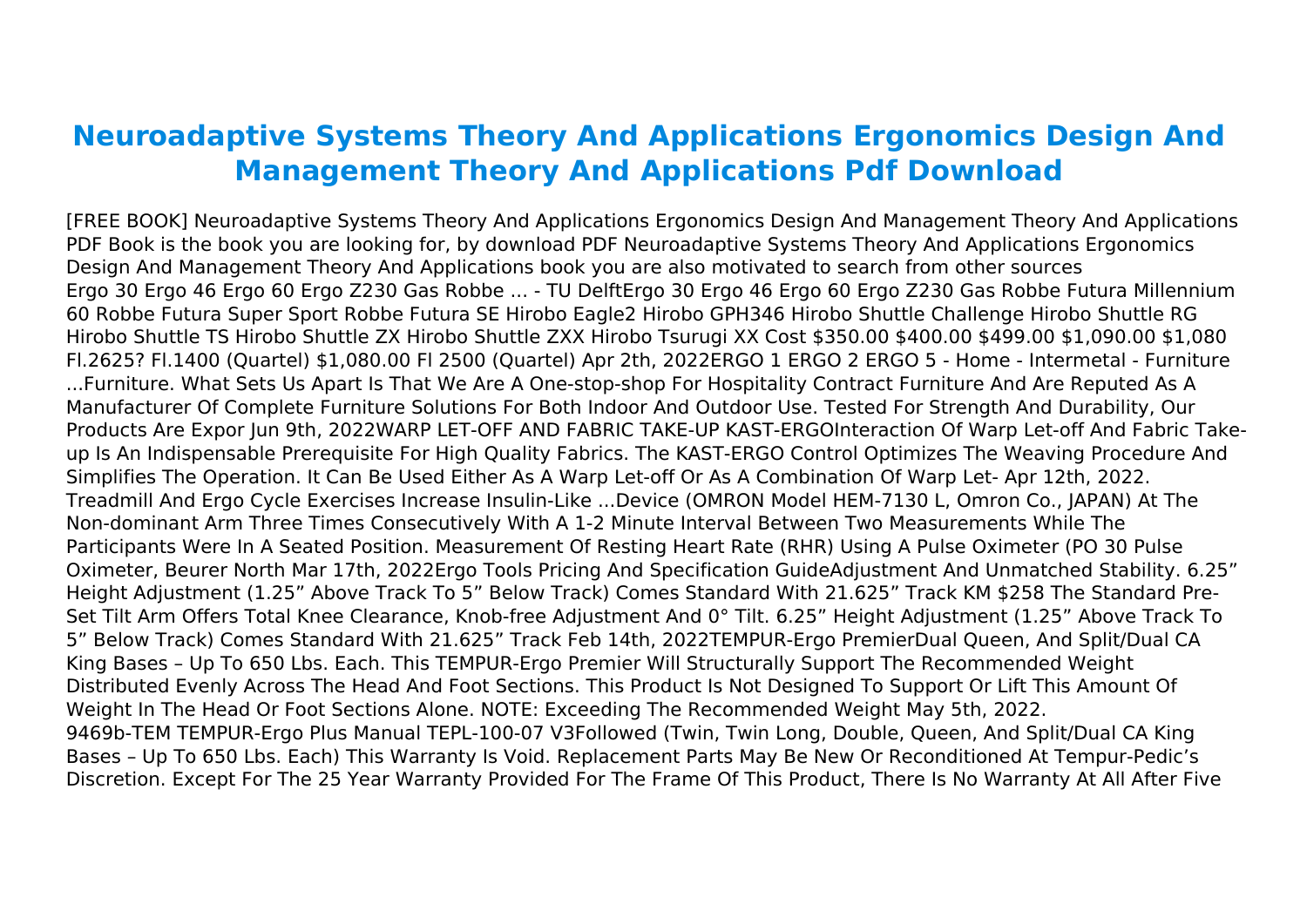Years, Dating From Commencement Of Feb 15th, 2022Na L O F Ergo U R Razavi Et Al. Rgonomics 2017 7:1 J ...The Maximum Lyapunov Exponent Is A Measure Of Local Stability. Large Exponents Indicate Rapid Divergence Of Two Points That Are Initially Close In State Space. By Calculating The Maximum Lyapunov Exponent From Data That Is Averaged Over The Entire Time Series, The Global Stability Of The System Is Estimated [28]. Mar 13th, 2022F Ergo Purnomo Et Al., Rgonomics 216, 6:3 Journal Of ...Ao Purnomo H, Fajriyanto, Mulyati (216) Design Of School Furniture For First To SithGrade Classrooms In Special Region Of Ogyakarta, R Ndonesia. Rgonomics 6: 162. Doi: 1.417221657556.1162 Page 3 Of 8 Oe 6 E 3 62 Goo A Oe Ae Oa 2657556 The Below-desk Surface. Application Of Anthropometry In Determining Seat And Desk Feb 19th, 2022. University Of Ljubljana "Cogito Ergo Mundus Talis Est" On ...Cosmology, Expressed By The "Copernican Principle" Which States That Our Location In The Universe Is Not Exceptional: We Are Not In The Center Of The World, As The Ancients Believed, But Just The Contrary, In Our Location On The Planet Earth, In The Solar System, In The Milky Way Galaxy … We Are Not Privileged At All. Although May 1th, 2022Na L O F Ergo U R Bhardwaj Ergonomics 2017 7:4 J Ournal Of ...Video Game Controllers Are Often The Primary Input Devices When Playing Video Games On A Myriad Of Consoles And Systems. Many Games Are Sometimes Entirely Shaped Around A Controller Which Makes The Controllers Paramount ... This Study Aimed To Analyse The Evolution Of Video Game Mar 4th, 2022TEMPUR-Ergo® Extend Smart Base Powered By …In Normal Base Operation The Wheels, Which Allow The Bed To Maintain Its Distance From The Wall, Will Make Contact With The Steel Platform Supports Of The Base Creating A Contact Noise. When Entering, Exiting Or Shifting Weight On The Base, This

Contact Noise May Be Audible Jun 20th, 2022.

TEMPUR-Ergo GrandRules. Operation Is Subject To The Following Two Conditions: (1) This Device May Not Cause Harmful Interference, And (2) This Device Must Accept Any Interference Received, Including Interference That May Cause Undesired Operation. TO Comply With The FCC RF Exposure Compliance Requireme Feb 3th, 2022Acido, Ergo Sum: Holger Hydén – The Neuroscientist In ...Pauwels And Bergier, Le Matin Des Magiciens1 As Stated In The Table Of Instructions, Julio Cortázar's Hopscotch (1963) Is Several Books, But Above All It Is Two Ones. The Rationale Of The Second Is Explained Throughout The Work Written By Morelli, A Fictional Italian Author-philosopher. M Jan 12th, 2022Ergo Sustanon 300 | Store Accept CryptoThe S-Ergo 300 Series Is A Self-propelled Chair. That Is, It Can Either Be Pushed By An Attendant Or By The Patients Themselves. These Jan 12th, 2022.

FAHRERQUERSITZSTAPLER ERGO XJN 160STFV4.19 Gesamtlänge L1 Mm 2143 4.20 Länge Einschließlich Gabelrücken L2 Mm 993 4.21 Gesamtbreite B1 Mm 1010 4.21.1 Maß über Stabilisatoren Mm 4.22 Gabelzinkenmaße S/e/l Mm 70 / 100 / 1150 4.23 Gabelträger (ISO 2328), Klasse/Form A, B 4.24 Gabelträgerbreite B3 Mm 4.25 Maß über Die Gab Apr 12th, 2022SIT-ON STACKER ERGO XJN 160SDTFV4.19 Overall Length L1 Mm 2143 4.20 Length To Face Of Forks L2 Mm 993 4.21 Overall Width